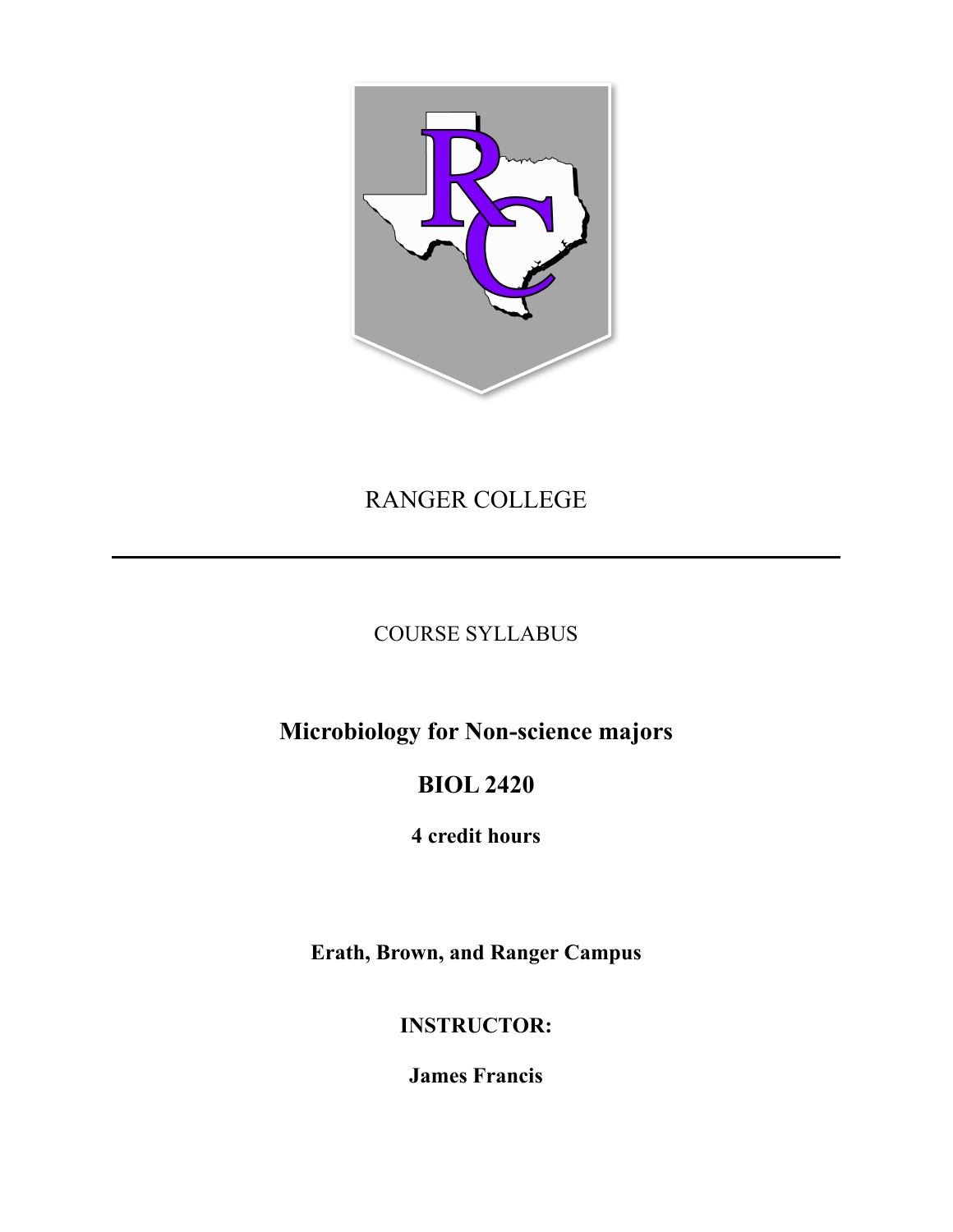| <b>INSTRUCTOR:</b> | James Francis                                                |
|--------------------|--------------------------------------------------------------|
| EMAIL:             | <i>jfrancis@rangercollege.edu (Best Contact Method)</i>      |
| OFFICE:            | Ranger (M & W): Academic 9; Erath (T & R): Faculty Office 2  |
| <b>HOURS:</b>      | Ranger: 11:00-11:30 AM(M&W), 3:30 (M); 1:00 - 1:40 PM (TR).  |
|                    | I am available Monday - Sunday from 9AM until 7PM, by email. |

#### **Course Description**

2420 - Microbiology for Non-Science Majors (lecture + lab) (3-3) 2605035103 Study of the morphology, physiology, and taxonomy of representative groups of pathogenic and nonpathogenic microorganisms. Pure cultures of microorganisms grown on selected media are used in learning laboratory techniques. Includes a brief preview of food microbes, public health, and immunology. Credit 4 semester hours.

### **Required Textbook and Course Materials**

FOUNDATIONS IN MICROBIOLOGY 10th edition. Kathleen Park Talaro. McGraw Hill. 2015. (Highly recommended).

**ISBN-10:** 0077731050

**ISBN-13:** 978-0077731052

Students should bring paper, a pen, and a sharpened #2 pencil to every class.

Laboratory Notebook – Details will be given in during the first lab.

### **Course Purpose**

Life Science courses focus on describing, explaining and predicting natural phenomena using the scientific method. Courses involve the understanding of interactions among natural phenomena and the implications of scientific principles on the physical world and on human experiences.

### **Learning Outcomes**

Biology 2420 is designed to instruct students in methods that will result in a student obtaining a working knowledge in the following areas:

1. Main themes of microbiology

- 2. Chemistry of microbiology
- 3. Study methods and tools used in microbiology laboratories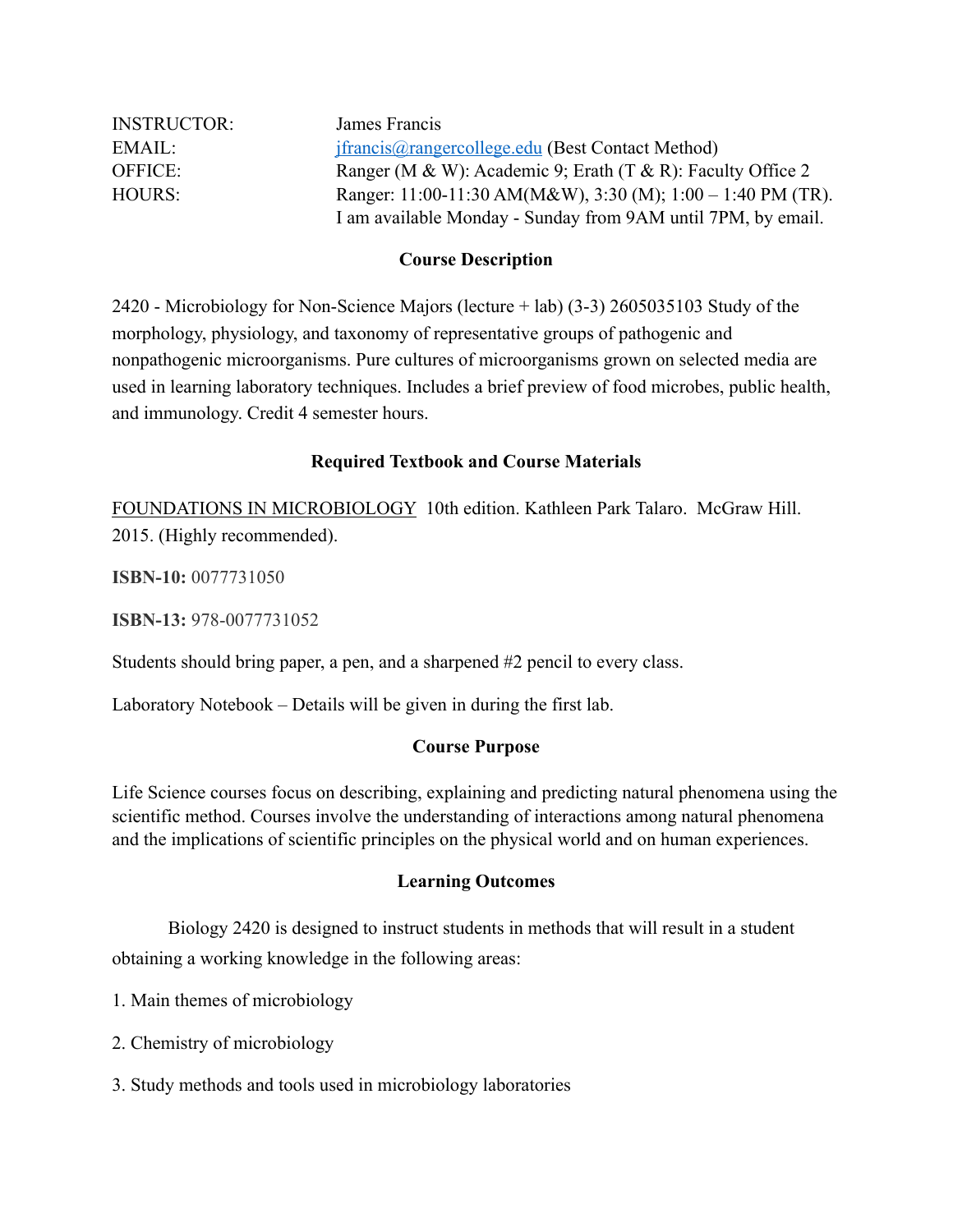- 4. Vital characteristics and diversity of viral, prokaryotic, and eukaryotic microbes
- 5. Microbial nutrition, ecology, growth
- 6. Microbial metabolism and genetics
- 7. Physical and chemical agents for microbial control
- 8. The effects of drugs on microbes and hosts
- 9. Microbe-Human interactions
- 10. Host defenses and immunity
- 11. Cocci and Bacilli of Medical Importance

### **Methods of Instruction**

1. Lecture. Instruction may include videos, active learning & group/peer activities.

2. Lecture notes may be provided through Blackboard or the Ranger College website. You are welcome to use the printing facilities at Ranger College, **but all students are required to embrace the paper-saving policy or else lose printing privileges, i.e., you are required to print 6 slides per page for powerpoints, and to print pages both front and back if given the option. Ask for help if you need further instructions or assistance**.

3. Labs in which fundamental techniques in culturing and identifying of microorganisms will be emphasized. You MUST pay close attention to due dates as I do not accept late work.

NOTE: Please be aware that a science course is approached and successfully completed quite differently from many other types of courses. One of the keys of success in this course is: "learn as you go". In this course, you will receive a considerable amount of information that cannot normally be absorbed right before a test. You have to learn and build upon the knowledge day by day.

### **Methods of Assessment**

**Lecture**: The lecture portion of the course comprises 75% of your final grade in BIOL 2420. Exams will cover all material discussed since the last exam and may consist of one or more of the following: 1) fill-in-the-blank questions, 2) short answer questions or short essay, 3) matching, 4) multiple choice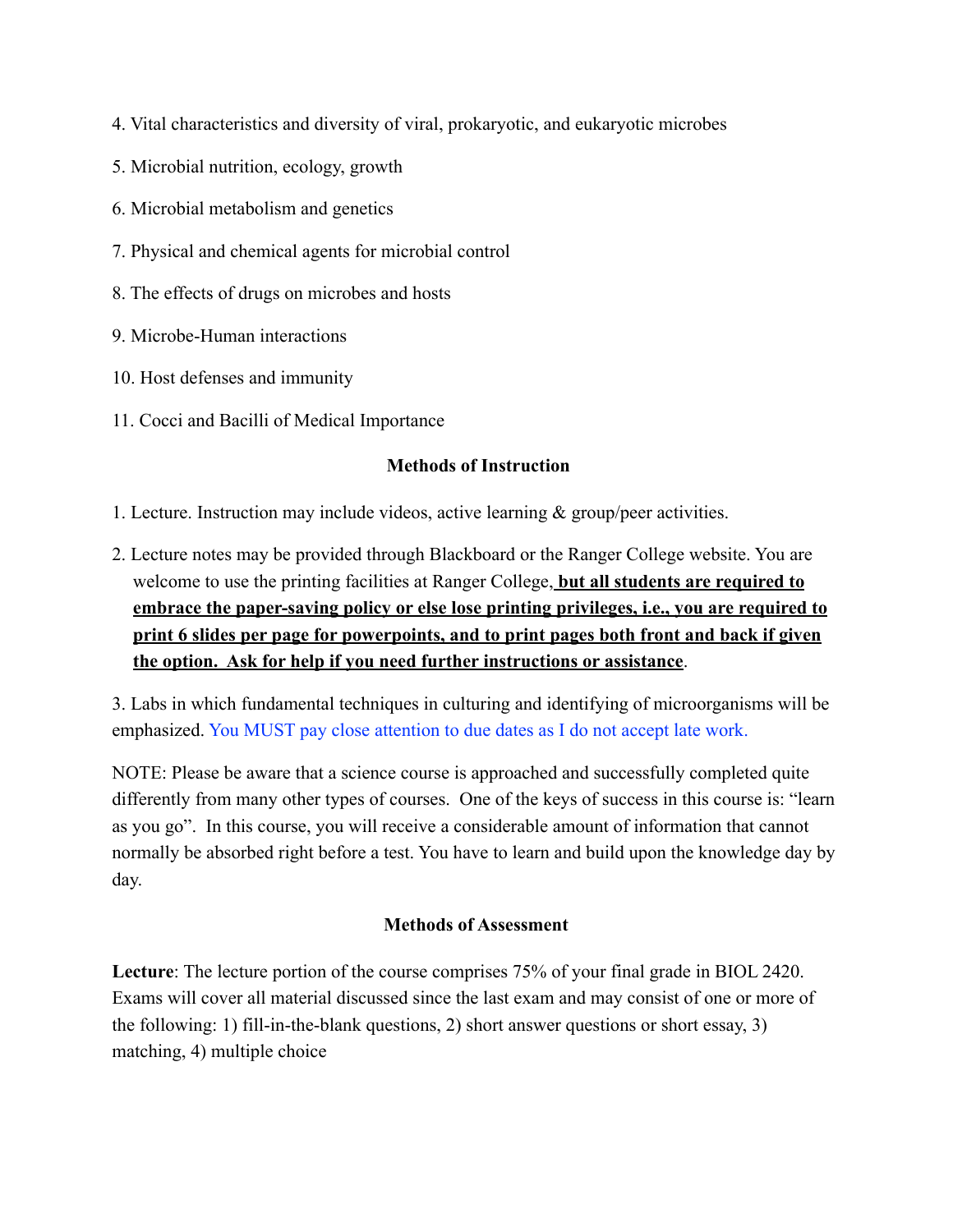Each question will be graded as correct or incorrect in accordance with information in the text and lectures. Exam grades will be taken as the number of points correct. Each exam will carry equal weight in the average, including the Final Exam. You MAY be exempt from the Final Exam with a  $90+$  overall average (Lab + Lecture)

**Laboratory grades:** The lab portion of the course comprises 25% of your final grade in BIOL 2420.

Letter grades will be assigned as follows:

 $90-100 = A$ ,  $80-89 = B$ ,  $70-79 = C$ ,  $60-69 = D$ , below  $60 = F$ 

#### **Course/Classroom Policies**

Students are expected to be seated by the beginning of the lecture period. Excessive unexcused absences may result in a grade of I (incomplete) and may result in dismissal from the course with a grade of F. Missing a large portion of the class will count as an absence. It is your responsibility to inform the instructor of an excused absence. An absence is excused if you are excused by the Dean to participate in an authorized College activity. Any student who is disruptive to the class or who does not abide by the classroom policies and rules as set forth by the instructor (whether verbally or in writing) will be dismissed from the class and may be dismissed from the course. Any student found with unauthorized notes (cheat sheets, electronic devices, etc.) during an exam or copying from another student's exam will be subject to disciplinary action. Any student misconduct will be reported to the Dean of Student Services.

All cell phones, pagers or similar devices should be turned off and placed out of sight during exams. No smoking or tobacco use is permitted in the building. If you smoke, please do not smoke near the entrance of the building.

**Assignments and Extra Credit:** On occasion, you may be given the opportunity to earn extra credit points, but this is not guaranteed. The instructor reserves the right to give extra credit in the form of pop quizzes, rewards for attendance, assignments, bonus questions, or any other method deemed appropriate by the instructor.

As a human, I can make mistakes with questions or assignments. Please reach out if you have any questions about the grades or if you notice an error.

**Lecture and Exam Absences Policy:** The course catalog states: "Regular and punctual attendance in all classes and labs is considered essential for optimum academic success. If the student has the equivalence of three weeks of unofficial absences in a course in which he/she is currently enrolled, the instructor may drop the student from the course with a grade of ―F."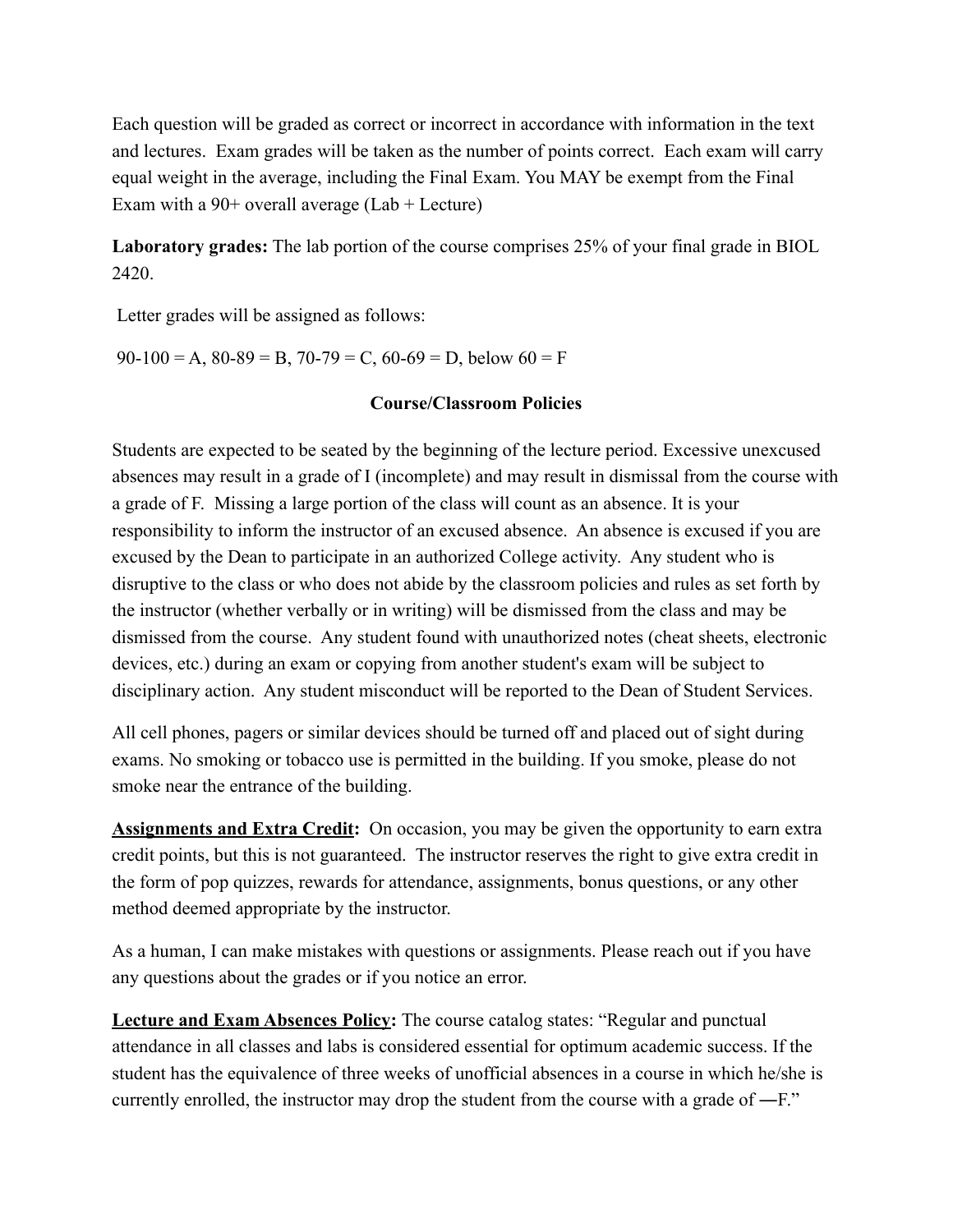Unofficial absences are counted from the first day of class as listed in the College Calendar, regardless of the date of the student's registration. The only official absence is an authorized College activity, or an approved Leave of Absence. All work and/or assignments missed because of an official absence must be completed within two weeks or the official absence may count as unofficial. An official absence during the two-week period does not extend the deadline for the completion of assignments. Ranger College will excuse a student from attending classes or other required activities, including examinations, for the observance of a religious holy day and travel for that purpose. A student whose absence is excused may not be penalized for that absence and will be allowed to take an examination or complete an assignment from which the student is excused within a reasonable time after the absence."

A student who misses any lecture is responsible for obtaining any missed material, notes, assignments, announcements, etc. Exams are obviously very important and should be taken seriously. Students should arrive early on the scheduled exam dates and times to avoid being tardy. Students who are tardy on exam dates will not be allowed to take the regular exam and will be allowed to schedule a make-up exam only if the tardy is excused. Make-up lecture exams are given only for exams missed due to an excused absence or excused tardy. Any absence or tardy may be excused solely at the discretion of the instructor. Conflicts with work/job schedules are not considered a valid excuse for missing an exam. Speak to your job supervisor about the importance of class attendance and exam dates. You will not be allowed to make up any exams due to an unexcused absence or unexcused tardy, and you will receive a grade of Zero for the missed exam. You may be required to provide written documentation or evidence to substantiate the reason for any absence or tardy. Evidence to substantiate an excused absence or tardy may be required and authenticated prior to my scheduling a make-up lecture exam. It is the sole responsibility of the student to notify me of the intent to take a make-up and provide substantiating evidence within one week of missing an exam. **IN ORDER TO BE ELIGIBLE FOR A MAKEUP EXAM YOU MUST CONTACT ME PRIOR TO MISSING THE** 

**EXAM!!!** Failure to schedule a make-up exam within one week of missing an exam may result in the loss of make-up privilege. Make sure that you do not miss a scheduled make-up exam appointment, as it CANNOT be rescheduled. Make-up exams are normally more difficult than regular exams and may be in essay format to accommodate fairness to the students who took the regularly scheduled exam. Students are strongly urged to not miss any scheduled exams, as this could negatively impact your grade. You are required to take the Final Exam and there is **NO MAKEUP** for the Final Exam. However, you MAY be exempt from the Final Exam with a 90 or above average.

#### **Non-Discrimination Statement**